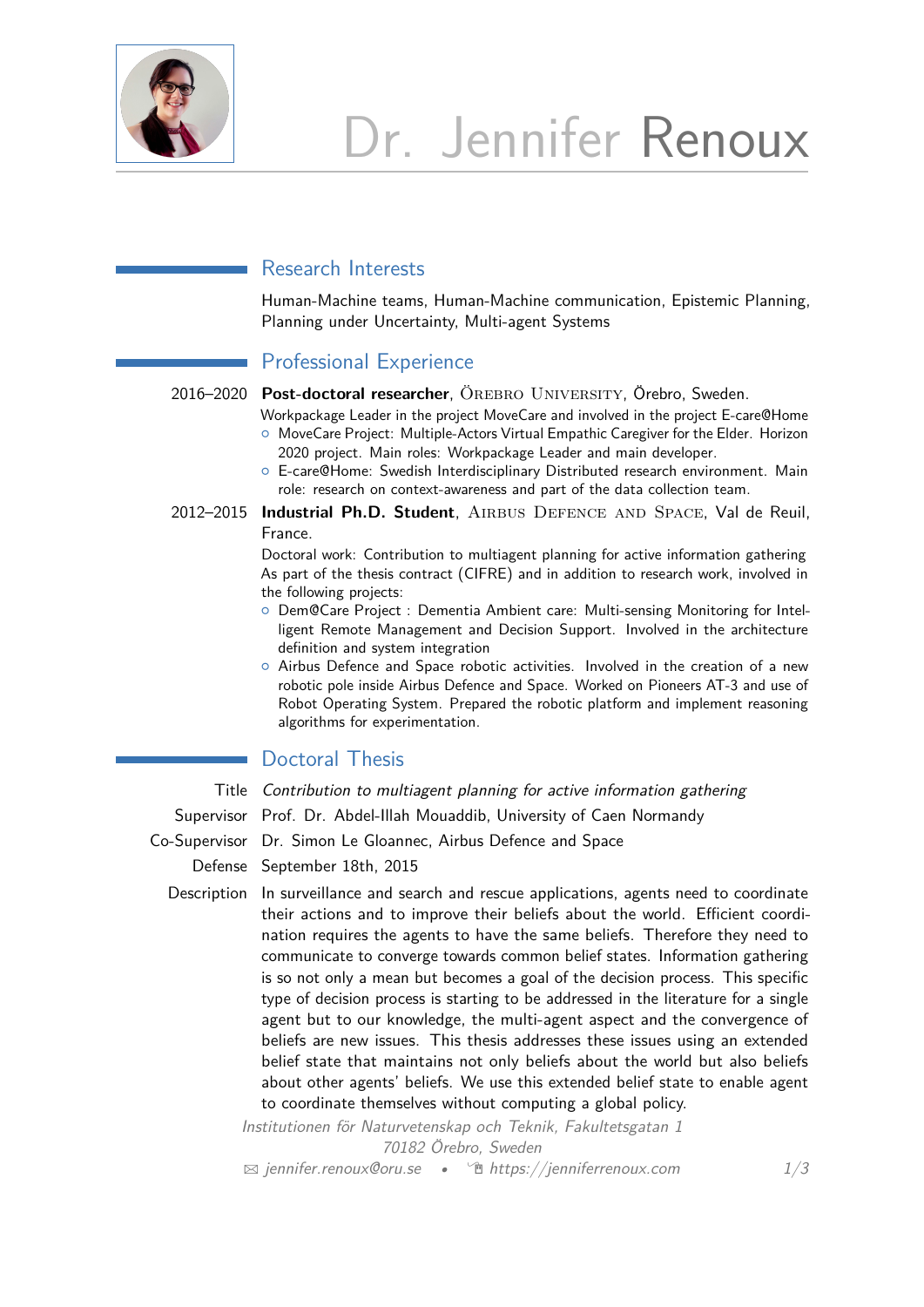### **Education**

- Sep. 2015 **Doctoral degree**, University of Caen Normandy, Caen, France.
- Oct. 2011 **M.Sc. in Computer Science**, University Pierre and Marie Curie, Paris France, Specialized in Artificial Intelligence and Decision Making. Master Thesis : Autonomous agents reasoning on physical world
- Jul. 2010 **Master's Degree of Engineering**, National Institute of Applied Sciences, Lyon - France, Specialized in Computer Science.

### Master and Bachelor Theses Supervision

- 2018 2019 **Joshua Hudson**, Master Thesis, Linköping University, Sweden. Title: A Partially Observable Markov Decision Process for Breast Cancer Screening. Co-supervision with Pedro U. Lima (University of Lisbon, Portugal) and Lia da Silva Lopez (Combine, Göteborg, Sweden)
	- 2019 **Ronny Malky**, Bachelor Thesis, Örebro University, Sweden. Title: Design and development of an aplication for manual data insertion in a smart home environment
	- 2018 **Saman Nisstany**, Bachelor Thesis, Örebro University, Sweden. Title: Integration of the Flex Application Real+time updated dashboard with Outlook Calendar (industrial thesis)

### Teaching Qualifications

2020 **A Practical Introduction to Teaching**, Örebro University, Örebro, Sweden. Qualifying course for teachers in Higher Education.

# Teaching Activities

- 2020 **Course Responsible**, Örebro University, Örebro, Sweden. Course: Software Engineering for the Computer Engineering program
- 2019-2020 **Lecturer**, Örebro University, Örebro, Sweden. Course: Planning under Uncertainty for the International Master on Robotics and Intelligent Systems program
- 2018-2020 **Teaching Assistant**, Örebro University, Örebro, Sweden. Software Engineering for Civil Engineers, Multi-Agent Systems for the International Master on Robotics and Intelligent Systems program
	- 2013 **Teaching Assistant**, National Institute of Applied Sciences, Rouen, France. Course: Introduction to Algorithms

## Participation in Conferences and Journals

- 2018 Member of the organization team of the AAMAS'18 demo session
- 2015 2020 Reviewer for various journals and conferences, including Paladyn, Sensors, Küntzliche Intelligenz, AAAI, AAMAS, IJCAI, IROS

Institutionen för Naturvetenskap och Teknik, Fakultetsgatan 1 70182 Örebro, Sweden <sup>B</sup> [jennifer.renoux@oru.se](mailto:jennifer.renoux@oru.se) • Í [https://jenniferrenoux.com](http://https://jenniferrenoux.com) 2[/3](#page-2-0)